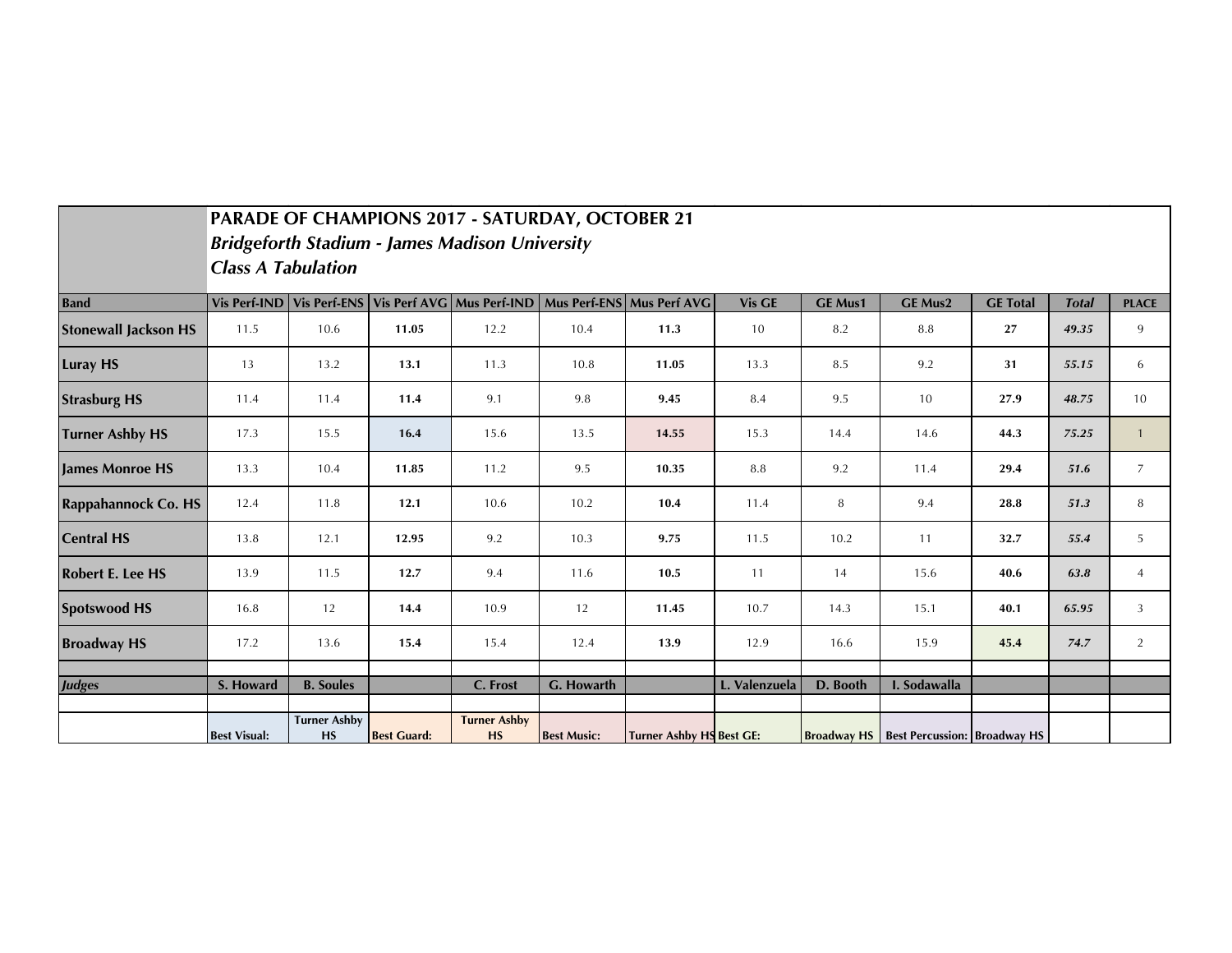|                             | PARADE OF CHAMPIONS 2017 - SATURDAY, OCTOBER 21 |                     |                    |                                                       |                    |                                                     |                 |                                      |                         |                               |              |                |
|-----------------------------|-------------------------------------------------|---------------------|--------------------|-------------------------------------------------------|--------------------|-----------------------------------------------------|-----------------|--------------------------------------|-------------------------|-------------------------------|--------------|----------------|
|                             |                                                 |                     |                    | <b>Bridgeforth Stadium - James Madison University</b> |                    |                                                     |                 |                                      |                         |                               |              |                |
|                             | <b>Class AA Tabulation</b>                      |                     |                    |                                                       |                    |                                                     |                 |                                      |                         |                               |              |                |
| <b>Band</b>                 | <b>Vis Perf-IND</b>                             | <b>Vis Perf-ENS</b> |                    |                                                       |                    | Vis Perf AVG Mus Perf-IND Mus Perf-ENS Mus Perf AVG | <b>Vis GE</b>   | <b>GE Mus1</b>                       | <b>GE Mus2</b>          | <b>GE Total</b>               | <b>Total</b> | <b>PLACE</b>   |
| <b>Liberty HS</b>           | 14.1                                            | 10.5                | 12.3               | 10.1                                                  | 12.2               | 11.15                                               | 10.8            | 12                                   | 12.4                    | 35.2                          | 58.65        | 9              |
| <b>Wilson Memorial HS</b>   | 10.3                                            | 10.2                | 10.25              | 7.6                                                   | 11.2               | 9.4                                                 | 11.3            | 11.4                                 | 12.2                    | 34.9                          | 54.55        | 10             |
| <b>Westminster HS</b>       | 16.7                                            | 11.6                | 14.15              | 8.2                                                   | 11.9               | 10.05                                               | 13.8            | 12.1                                 | 12.6                    | 38.5                          | 62.7         | $\overline{7}$ |
| <b>Stonewall Jackson HS</b> | 12.9                                            | 12.8                | 12.85              | 12.9                                                  | 14.8               | 13.85                                               | 12.3            | 16.6                                 | 16.2                    | 45.1                          | 71.8         | 5              |
| <b>Tuscarora HS</b>         | 17.4                                            | 15.3                | 16.35              | 13.8                                                  | 13.5               | 13.65                                               | 15.4            | 16.7                                 | 15.8                    | 47.9                          | 77.9         | $\overline{2}$ |
| <b>Stuarts Draft HS</b>     | 15.4                                            | 12.4                | 13.9               | 9.2                                                   | 11.6               | 10.4                                                | 11.8            | 13                                   | 12.3                    | 37.1                          | 61.4         | 8              |
| <b>Skyline HS</b>           | 10                                              | 10.6                | 10.3               | 6.6                                                   | 10.3               | 8.45                                                | 11.1            | 10                                   | 10.6                    | 31.7                          | 50.45        | 11             |
| <b>Chancellor HS</b>        | 12.5                                            | 14.9                | 13.7               | 13.2                                                  | 13.1               | 13.15                                               | 13.3            | 16.8                                 | 12.5                    | 42.6                          | 69.45        | 6              |
| <b>Great Bridge HS</b>      | 17.6                                            | 13                  | 15.3               | 14.4                                                  | 14.2               | 14.3                                                | 13.4            | 16.5                                 | 14.8                    | 44.7                          | 74.3         | 3              |
| <b>Colonial Heights HS</b>  | 18.3                                            | 14.1                | 16.2               | 15.8                                                  | 15.7               | 15.75                                               | 14.4            | 18                                   | 17.6                    | 50                            | 81.95        | $\mathbf{1}$   |
| <b>Middletown HS</b>        | 12.7                                            | 14.7                | 13.7               | 13.5                                                  | 13.2               | 13.35                                               | 14.1            | 16.9                                 | 14.4                    | 45.4                          | 72.45        | $\overline{4}$ |
| <b>Judges</b>               | S. Howard                                       | <b>B.</b> Soules    |                    | C. Frost                                              | G. Howarth         |                                                     | L. Valenzuela   | D. Booth                             | I. Sodawalla            |                               |              |                |
|                             | <b>Best Visual:</b>                             | <b>Tuscarora HS</b> | <b>Best Guard:</b> | <b>Tuscarora HS</b>                                   | <b>Best Music:</b> | Colonial<br><b>Heights HS</b>                       | <b>Best GE:</b> | <b>Colonial Heights</b><br><b>HS</b> | <b>Best Percussion:</b> | Colonial<br><b>Heights HS</b> |              |                |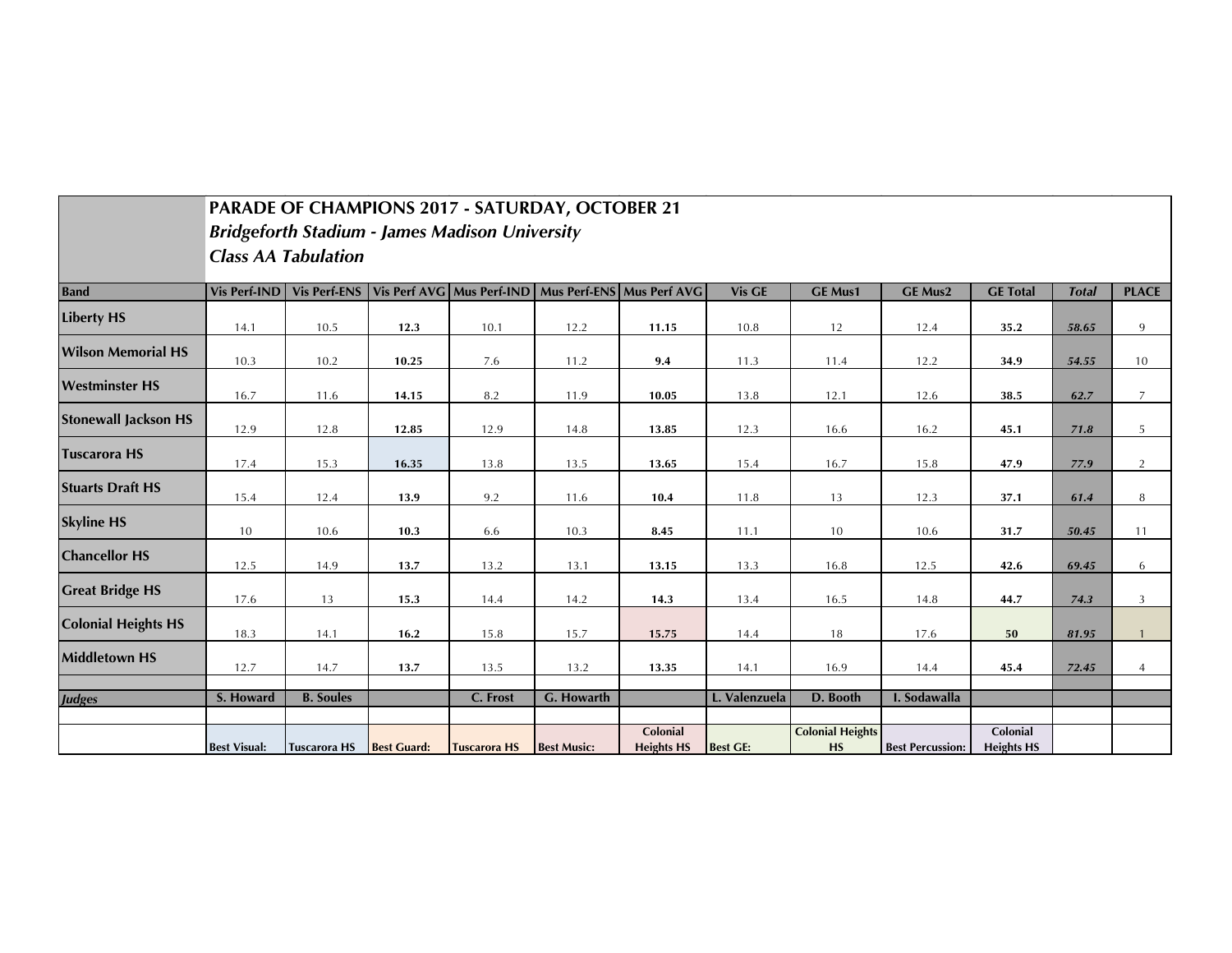|                          |                     | PARADE OF CHAMPIONS 2017 - SATURDAY, OCTOBER 21 |              |                                                       |                     |                                 |               |                |                |                                                             |              |                |  |  |
|--------------------------|---------------------|-------------------------------------------------|--------------|-------------------------------------------------------|---------------------|---------------------------------|---------------|----------------|----------------|-------------------------------------------------------------|--------------|----------------|--|--|
|                          |                     |                                                 |              | <b>Bridgeforth Stadium - James Madison University</b> |                     |                                 |               |                |                |                                                             |              |                |  |  |
|                          |                     | <b>Class AAA Tabulation</b>                     |              |                                                       |                     |                                 |               |                |                |                                                             |              |                |  |  |
| <b>Band</b>              | <b>Vis Perf-IND</b> | <b>Vis Perf-ENS</b>                             | Vis Perf AVG | Mus Perf-IND                                          | <b>Mus Perf-ENS</b> | <b>Mus Perf AVG</b>             | Vis GE        | <b>GE Mus1</b> | <b>GE Mus2</b> | <b>GE Total</b>                                             | <b>Total</b> | <b>PLACE</b>   |  |  |
| <b>Fluvanna Co HS</b>    | 10.5                | 11                                              | 10.75        | 8.2                                                   | 10.9                | 9.55                            | 10.3          | 10             | 8.7            | 29                                                          | 49.3         | 10             |  |  |
| <b>Glen Allen HS</b>     | 15                  | 11.6                                            | 13.3         | 9.1                                                   | 12.2                | 10.65                           | 11.1          | 12.2           | 10.5           | 33.8                                                        | 57.75        | 6              |  |  |
| <b>Bath Co HS</b>        | 14.5                | 11.2                                            | 12.85        | 9.8                                                   | 11                  | 10.4                            | 10.6          | 11             | 10.7           | 32.3                                                        | 55.55        | 8              |  |  |
| <b>Loudoun Valley HS</b> | 12.2                | 11.9                                            | 12.05        | 9.7                                                   | 11.6                | 10.65                           | 10.7          | 12.3           | 11.6           | 34.6                                                        | 57.3         | $\overline{7}$ |  |  |
| <b>Potomac Falls HS</b>  | 12.1                | 13.3                                            | 12.7         | 10.7                                                  | 12.9                | 11.8                            | 12.7          | 14.7           | 11.2           | 38.6                                                        | 63.1         | $\overline{4}$ |  |  |
| <b>Kecoughtan HS</b>     | 12.4                | 11.8                                            | 12.1         | 9.9                                                   | 12                  | 10.95                           | 9.3           | 10.8           | 10.4           | 30.5                                                        | 53.55        | 9              |  |  |
| <b>Monacan HS</b>        | 11.9                | 12.7                                            | 12.3         | 9.3                                                   | 13.7                | 11.5                            | 12.5          | 11.6           | 11.8           | 35.9                                                        | 59.7         | 5              |  |  |
| <b>Broad Run HS</b>      | 16                  | 12.9                                            | 14.45        | 10.2                                                  | 15.2                | 12.7                            | 12.2          | 16.2           | 14.8           | 43.2                                                        | 70.35        | $\overline{2}$ |  |  |
| <b>Riverbend HS</b>      | 13                  | 11.8                                            | 12.4         | 9.5                                                   | 14.2                | 11.85                           | 11.5          | 14.8           | 12.7           | 39                                                          | 63.25        | $\overline{3}$ |  |  |
| <b>South Co. HS</b>      | 17.2                | 14                                              | 15.6         | 14.4                                                  | 17.3                | 15.85                           | 13.4          | 17.7           | 17.5           | 48.6                                                        | 80.05        |                |  |  |
| <b>Judges</b>            | S. Howard           | <b>B.</b> Soules                                |              | C. Frost                                              | G. Howarth          |                                 | L. Valenzuela | D. Booth       | I. Sodawalla   |                                                             |              |                |  |  |
|                          | <b>Best Visual:</b> | <b>South County HS Best Guard:</b>              |              | <b>South County HS Best Music:</b>                    |                     | <b>South County HS Best GE:</b> |               |                |                | <b>South County HS   Best Percussion:   South County HS</b> |              |                |  |  |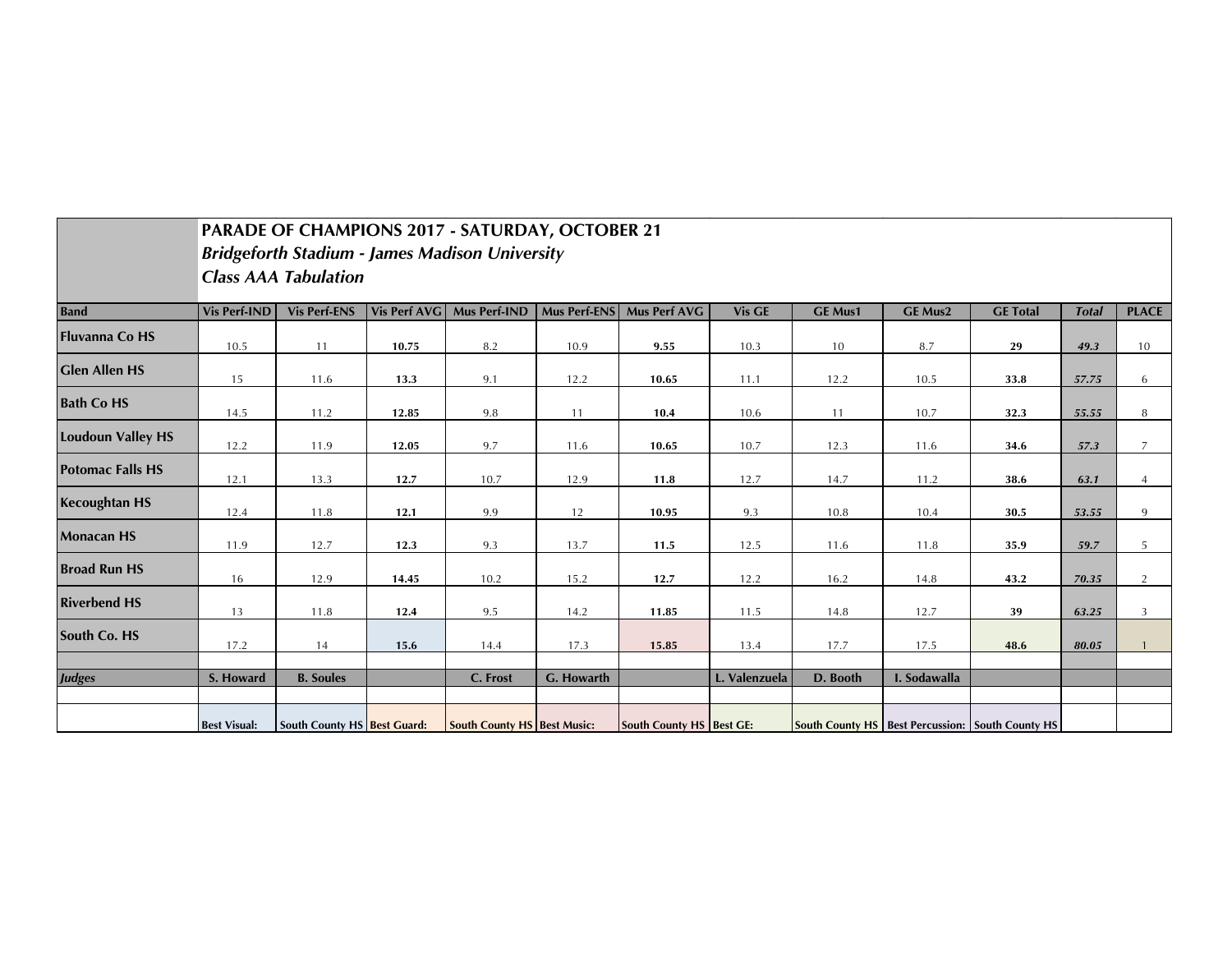|                        | <b>PARADE OF CHAMPIONS 2017 - SATURDAY, OCTOBER 21</b> |                               |                    |                                                       |            |                                                                                         |                 |                                      |                                      |                 |              |                |
|------------------------|--------------------------------------------------------|-------------------------------|--------------------|-------------------------------------------------------|------------|-----------------------------------------------------------------------------------------|-----------------|--------------------------------------|--------------------------------------|-----------------|--------------|----------------|
|                        |                                                        |                               |                    | <b>Bridgeforth Stadium - James Madison University</b> |            |                                                                                         |                 |                                      |                                      |                 |              |                |
|                        | <b>Class AAAA Tabulation</b>                           |                               |                    |                                                       |            |                                                                                         |                 |                                      |                                      |                 |              |                |
| <b>Band</b>            |                                                        |                               |                    |                                                       |            | Vis Perf-IND   Vis Perf-ENS   Vis Perf AVG   Mus Perf-IND   Mus Perf-ENS   Mus Perf AVG | <b>Vis GE</b>   | <b>GE Mus1</b>                       | <b>GE Mus2</b>                       | <b>GE Total</b> | <b>Total</b> | <b>PLACE</b>   |
| <b>Albemarle HS</b>    | 14.2                                                   | 12.7                          | 13.45              | 14.6                                                  | 14.3       | 14.45                                                                                   | 12.6            | 16                                   | 16.2                                 | 44.8            | 72.7         | $\overline{7}$ |
| <b>Dominion HS</b>     | 16                                                     | 12.8                          | 14.4               | 15.9                                                  | 14.9       | 15.4                                                                                    | 11.9            | 16.9                                 | 15.4                                 | 44.2            | $74$         | 6              |
| Douglas Freeman HS     | 14.5                                                   | 11.6                          | 13.05              | 1.4                                                   | 13.8       | 7.6                                                                                     | 11.1            | 16.7                                 | 14.4                                 | 42.2            | 62.85        | 8              |
| <b>Briar Woods HS</b>  | 14.9                                                   | 13.1                          | 14                 | 15.4                                                  | 15.6       | 15.5                                                                                    | 14.7            | 17.6                                 | 15                                   | 47.3            | 76.8         | $\overline{4}$ |
| <b>James Wood HS</b>   | 11                                                     | 9                             | 10                 | 9.6                                                   | 12.2       | 10.9                                                                                    | 9.8             | 10                                   | 9                                    | 28.8            | 49.7         | 9              |
| Thomas Jefferson HS    | 18.2                                                   | 16.1                          | 17.15              | 17.2                                                  | 16.5       | 16.85                                                                                   | 15.2            | 18.3                                 | 18.1                                 | 51.6            | 85.6         |                |
| <b>Harrisonburg HS</b> | 16.4                                                   | 14.2                          | 15.3               | 16.5                                                  | 14.6       | 15.55                                                                                   | 14.3            | 16.4                                 | 14.8                                 | 45.5            | 76.35        | 5              |
| <b>Sherando HS</b>     | 15.7                                                   | 14                            | 14.85              | 16.3                                                  | 15.3       | 15.8                                                                                    | 13.4            | 16.6                                 | 16.4                                 | 46.4            | 77.05        | 3              |
| Ocean Lakes HS         | 17.8                                                   | 15.1                          | 16.45              | 16.9                                                  | 14.4       | 15.65                                                                                   | 15.5            | 18                                   | 16.9                                 | 50.4            | 82.5         | 2              |
| <b>Judges</b>          | S. Howard                                              | <b>B.</b> Soules              |                    | C. Frost                                              | G. Howarth |                                                                                         | L. Valenzuela   | D. Booth                             | I. Sodawalla                         |                 |              |                |
|                        | <b>Best Visual:</b>                                    | <b>Thomas</b><br>Jefferson HS | <b>Best Guard:</b> | Ocean Lakes HS Best Music:                            |            | <b>Thomas</b><br>Jefferson HS                                                           | <b>Best GE:</b> | <b>Thomas</b><br><b>Jefferson HS</b> | <b>Best Percussion: Albemarle HS</b> |                 |              |                |